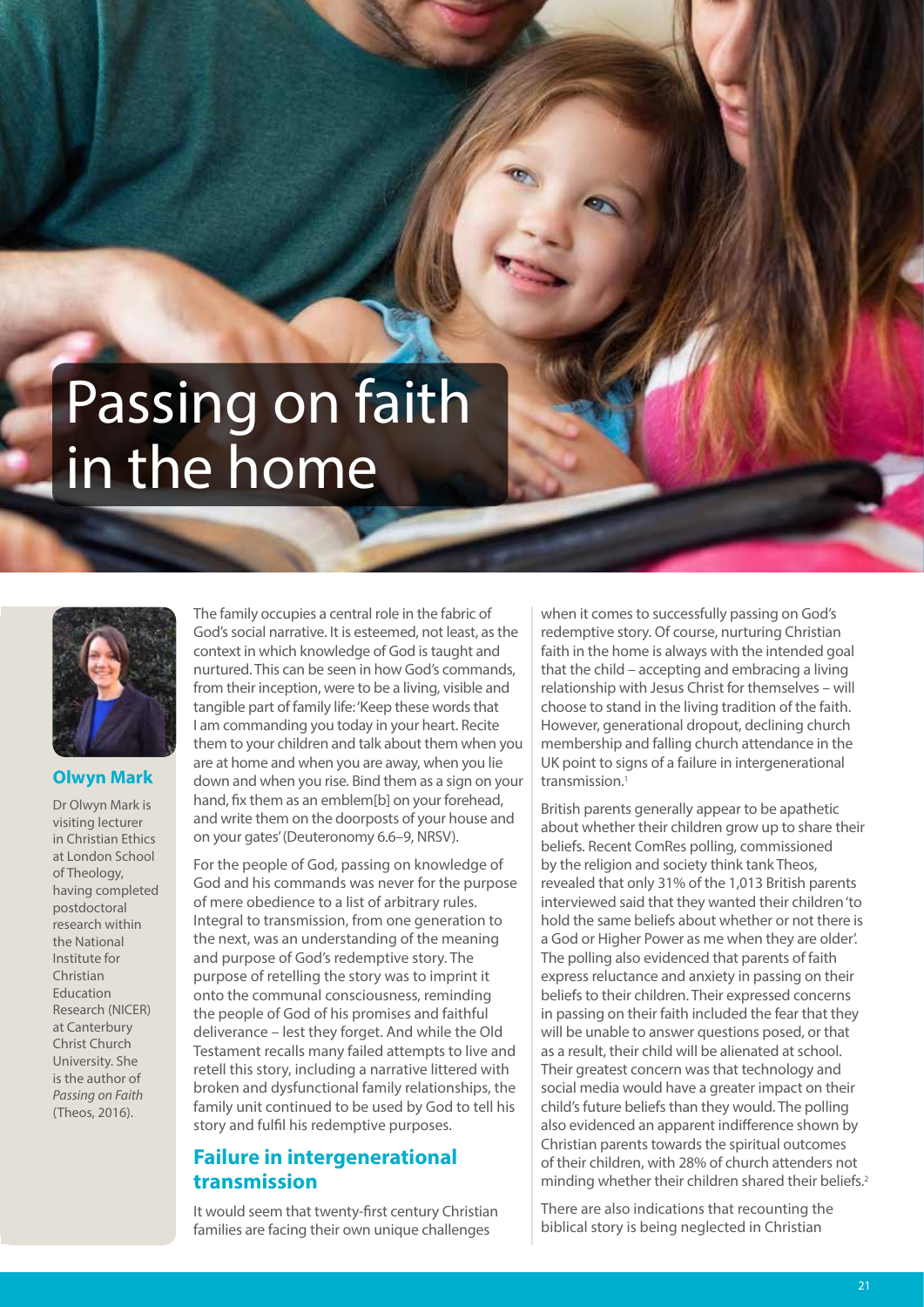#### **NOTES**

1. A finding from the Church of England's Church Growth Research Programme Report (2014), for example, revealed that half of the children of churchgoing parents do not attend as adults.

2. O Mark, *Passing on Faith* (London: Theos, 2016), pp. 7, 8.

3. Bible Society, *Pass it On* Research Report (February 2014), p. 22.

4. C Smith and ML Denton, *Soul Searching: The Religious and Spiritual Lives of American Teenagers* (New York: Oxford University Press, 2005), p. 56.

5. D Oman, 'Spiritual Modeling and the Social Learning of Spirituality and Religion', in KI Pargament (ed.), *APA Handbook of Psychology, Religion, and Spirituality, Volume 1: Context, Theory and Research* (Washington, DC: American Psychological Association, 2013), pp. 189, 190.

6. JKA Smith, Y*ou Are What You Love: The Spiritual Power of Habit* (Grand Rapids: Brazos Press, 2016), p. 127.

7. For example, studies among university students in Canada and Australia have noted that respondents who recalled a greater emphasis on religion within their childhood homes were more likely to identify with the religion of their parents.

homes. Research carried out by YouGov for Bible Society in 2014 showed that almost a third (30%) of Christian parents say that they never read Bible stories to their children. Indeed, 7% do not think that their child, aged three or over, has ever read, seen or heard any Bible stories. This is in spite of the fact that the vast majority of the parents themselves experienced the biblical story in their own childhood and adolescence.<sup>3</sup>

# **The enduring influence of parents**

In examining this generational decline, questions invariably arise over how children can be more successfully integrated into the family of faith, and attention inevitably turns to the home, in light of its biblical mandate and its social significance. Issues of concern include whether parents have lost confidence in sharing faith with their children, and, if so, what reasons might account for this; or perhaps the social significance of the home has simply decreased and parents – in spite of their best (or worst) efforts – are simply ineffective in the face of other social and cultural forces.

In responding to these particular concerns, our earlier statistics would seem to indicate that there is a confidence issue to be addressed. However, when it comes to questions over whether the social significance of the home is diminishing, evidence gathered by social scientists over the past 40 years would clearly refute this. Parents and the family instead remain pivotal to the spiritual outcomes of their children. Detailed academic studies, concerned with understanding young people's association with religion, show that young people's self-reported faith identity is still strongly located in the family. The family continues to provide a strong sense of relational and religious belonging, and young people will still choose to remain in general conformity with the values of their parents.

Christian Smith's findings from the National Study of Youth and Religion (NSYR) in the USA, for example, emphatically confirmed the ongoing influence of parents: 'For better or worse, most parents in fact still do profoundly influence their adolescents – often more than do their peers – their children's apparent resistance and lack of appreciation notwithstanding. This influence often also includes parental influence in adolescents' religious and spiritual lives. Simply by living and interacting with their children, most parents establish expectations, define normalcy, model life practices, set boundaries and make demands – all of which cannot help but influence teenagers, for good or ill.<sup>4</sup>

Smith's sociological observations suggest that passing on 'faith' in the home is, in effect, a given. Parents' values, attitudes, beliefs and practices will inevitably shape the environment of the home and influence the children and young people within it. Such an account challenges the popular script which suggests that 'secular' homes promote rational 'neutrality' while religious ones don't.

Indeed, 'forcing' on children unevidenced religious beliefs is deemed by popular secularists to be morally problematic – at worst, abusive. However, Smith's observations and conclusions clearly affirm that no home is neutral.

Nevertheless, we should not underestimate the power of this secular narrative on parents'

# **quality relationships are central to successful faith transmission**

motivation and practices. It may in fact account for the 16% of parents polled in the Theos research who felt that by passing on their beliefs to their children, they 'may be doing something ethically wrong'. Challenging this narrative is essential to recognising and reclaiming the enduring influence that parents have on the faith outcomes of their children.

# **Social learning in the home**

In responding to this trend of generational dropout, questions also arise as to whether there is evidence of 'best practice' that can be learnt around how to more successfully pass on faith. These questions are not directly concerned with the theological framework that gives meaning and motivation to faith transmission. Instead, they are heavily focussed on the social context of the home, and observing and describing ways and means by which beliefs and practices might be more successfully transmitted.

Social science tells us that no child is immune from the social learning that takes place in the home. According to the Social Learning Theory, this happens through both 'observational learning' (retention and replication of knowledge) and 'spiritual modelling' (shaping of behaviours and attitudes), and is directed through four main processes: attention, retention, reproduction and motivation. In the Christian home, this social learning might look something like this: attention is given to the reading of scripture, and retention is encouraged through regularly repeating this practice; in addition, Christian character is modelled and reproduced, and, through mutual encouragement within and outside of the home, the motivation is provided to repeat these attitudes and practices.

Importantly, the theory of social learning, when understood in light of faith transmission, shows us that it is not just about the head knowledge that is passed on. It is also about the knowledge of the story that is embedded in the narrative and embodied in the practices of the home. In light of this, James Smith encourages us to be concerned with the 'ethos of our households – the unspoken "vibe" carried in our daily rituals'. Doing so would